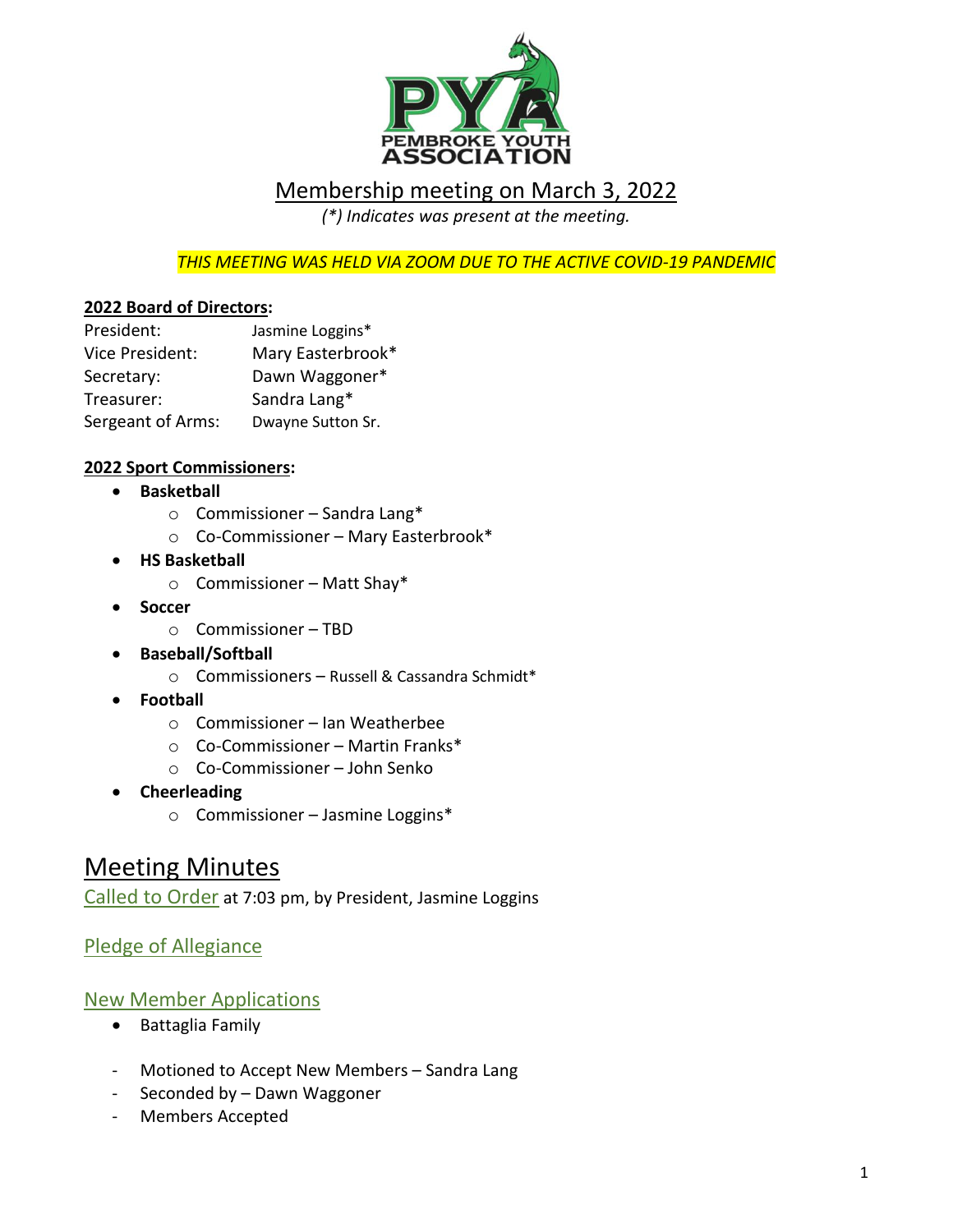

#### Secretary's Report

- February Meeting Minutes
- Motioned to accept February Meeting Minutes Marty Franks
- Seconded by Sandra Lang
- February Meeting Minutes Approved

#### Treasurer's Report

- Report discussed
- Motioned to accept the Treasurer's report Marty Franks
- Seconded by Matthew Calderon
- Treasurer's Report Approved

# Sport Commissioners Reports

#### Basketball by Sandra Lang

- Good season.
- One more game this weekend. Looking to have an end-of-season party.
- Deciding if we are going with GLOW again or not.
- Will have a coaches' meeting to collect jerseys and review what was discussed at the commissioners meeting.

#### HS Basketball by Matt Shay

- Youth Clinic scheduled for March 26.
- Have leagues and town team for older kids.
- Spring League is not having modified.

#### Soccer by Jasmine Loggins

• Still looking for a commissioner. If we don't find someone, this will impact 120 kids.

Softball & Baseball by Russ & Cassandra Schmidt

- Registration looks good (106 so far). There will be two 12u, two 10u teams and five t-ball teams. Need softball players.
- Update from GLOW meeting: Ian's son is able to play.
- Amber typed up letters for sponsorships. They are going out this week.
- Darien Town still has to approve residents getting free registration.
- Coaches' meeting planned for March 14. Jasmine will help reserve a place.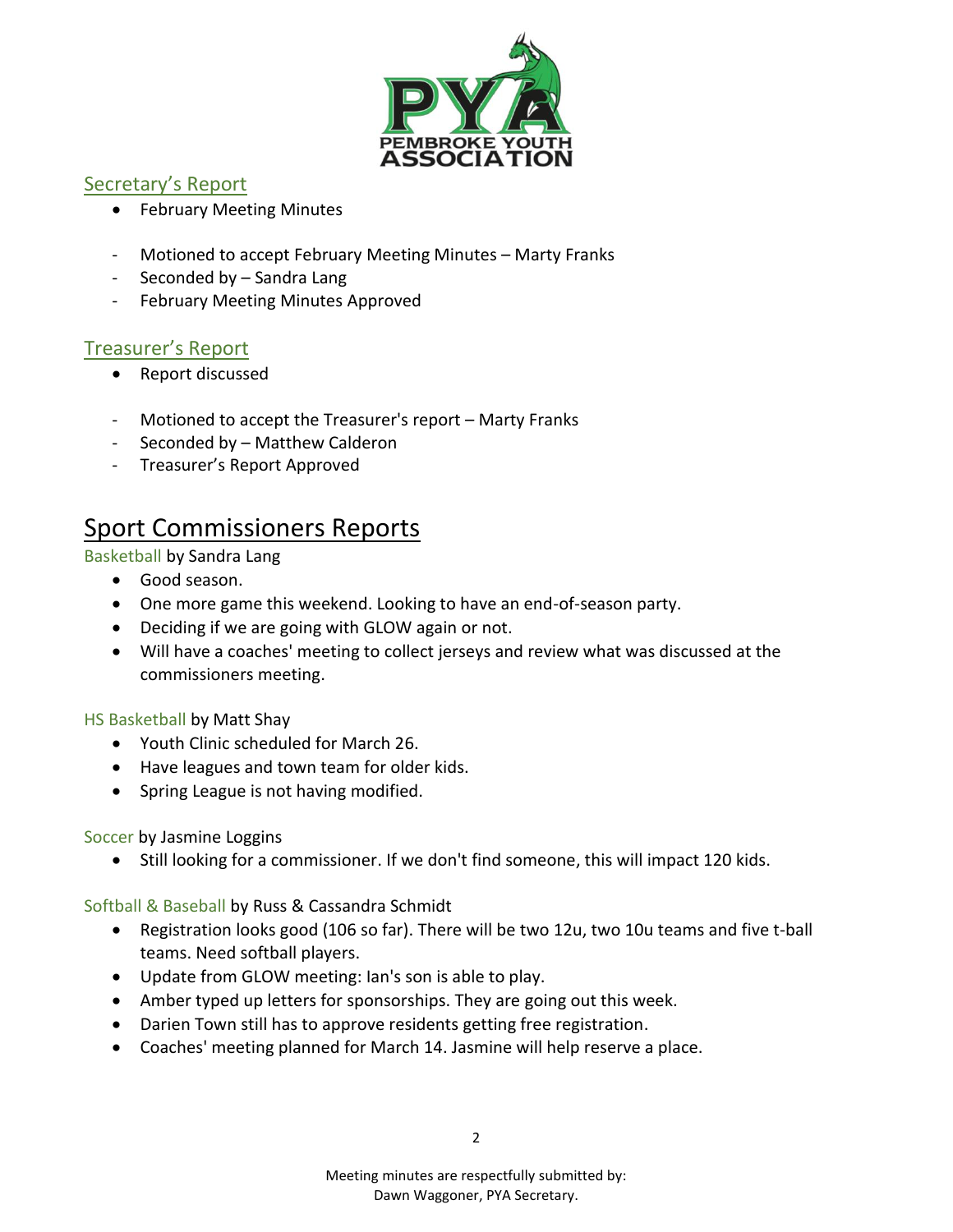

Football by Marty Franks

- Flag season is getting off to a good start. Twenty registrations so far.
- Will have a chicken BBQ fundraiser.
- Will launch registration for regular football in April/May.
- Will hold a parent meeting end of March/beginning of April.
- Encourage people to join.
- June 11: end of season game will be a conflict with the Perry Baseball Tournament.

Cheerleading by Jasmine Loggins

- Thirteen girls signed up for bootcamp.
- Successful winter cheer season. Going to Erie to compete. Going to Virginia Beach the end of April. Looking at fundraisers for that trip.

## Committee Reports

Concession Coordinator: by Jasmine Loggins

• Bought grills, etc. for concessions.

Bylaw Committee: Lee Hartz, Mary Easterbrook, Dwayne Sutton Sr.

• Nothing to report.

Scholarship Committee: Carrie Hartz, Sandra Lang, Doug Hale

• Will start this week.

Fundraising: Appointments To Be Determined

• Nothing to report.

Self-Audit Committee: Jasmine Loggins, Marty Franks, Mary Easterbrook

• Need to appoint another person to take Dwayne's place. Mary will take his place. Information needs to be to the Tax Auditor by May 15.

## Old Business

• None

## New Business

• None.